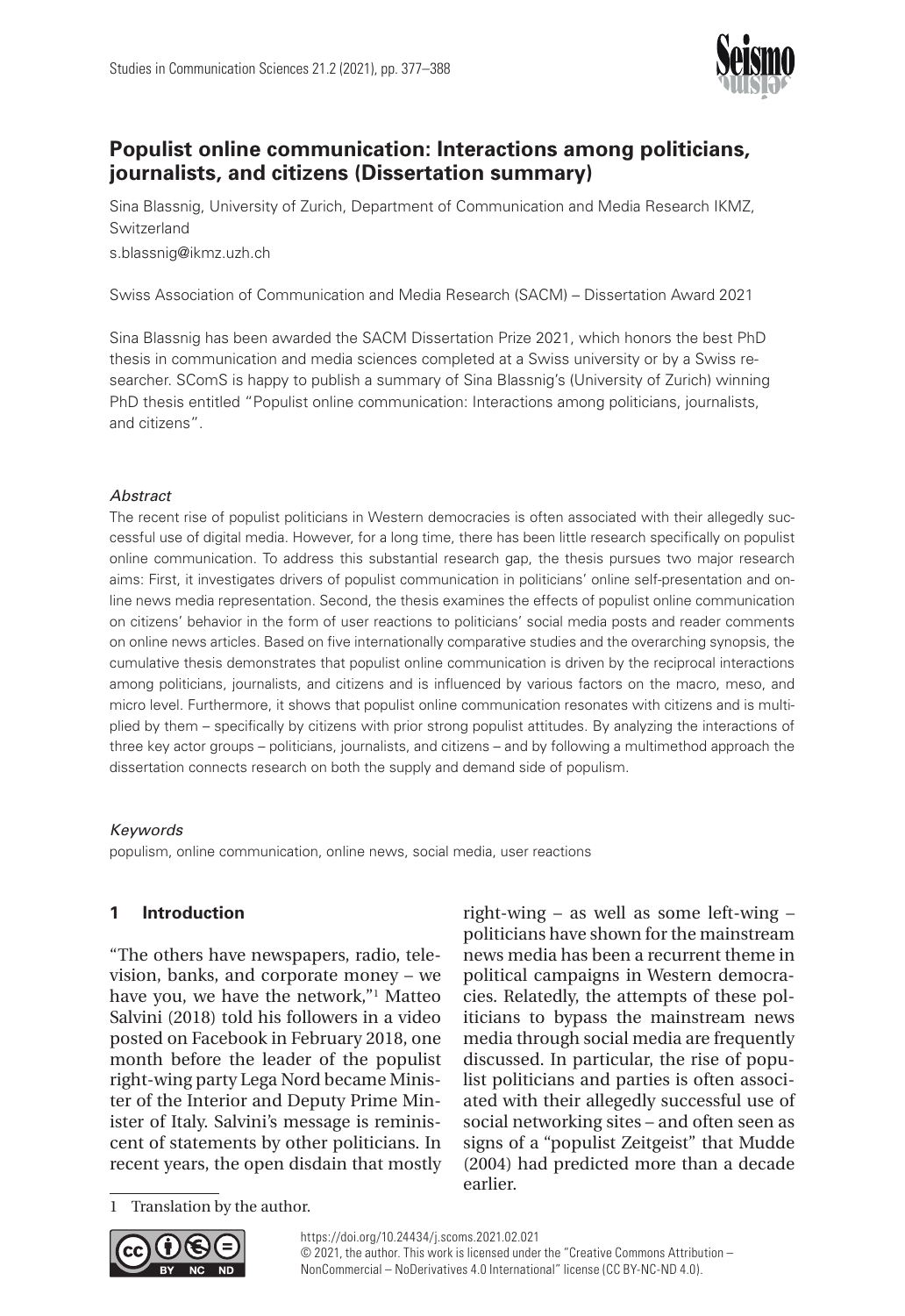At the end of the last century, Blumler and Kavanagh (1999, pp. 219–220) argued that the expansion of media outlets and the associated new opportunities for the public to become politically active would increase populist tendencies and anti-elitist popularization. Around the same time, Bimber (1998) claimed that the Internet might promote an "unmediated" communication between citizens and the government that would increase citizen influence on politics at the expense of elites and political intermediaries, such as traditional political parties and the mainstream press. Today, the assumption that politicians use the Internet to bypass traditional mass media and communicate directly with their followers is mostly applied to their self-presentation on social media (e.g., Parmelee & Bichard, 2012). As the quote above shows, populists often make this claim themselves. At the same time, populist actors regularly succeed in attracting the attention of the mass media with their provocative statements that cater to media logic and news values (Mazzoleni, 2008). Thus, in a hybrid media system (Chadwick, 2017), populist actors may also use social media to gain attention in the mass media. The digitization of traditional news media leads to an increased commercialization and audience orientation that could make online news media even more susceptible to populist statements (Aalberg & de Vreese, 2017). Furthermore, online media provide citizens with more possibilities for direct feedback and interaction, for example via likes, shares, or comments.

Scholarly awareness of the crucial role of populist communication and empirical research in this area have increased immensely in the last few years. However, despite the early linking of populism and the Internet by Bimber (1998), for a long time there was hardly any scientific knowledge about the occurrence and effects of populist *online* communication. Thus, many questions remain unanswered. First, there is still scarce research on what constitutes the supposed affinity between digital media and populism, to what extent actors use populist communication online, and what contextual factors or op-

portunity structures promote the use of populist online communication. Second, whereas research on populism and social media has increased, these platforms are still often looked at in isolation and rarely compared to other digital or traditional communication channels as part of a larger information system (de Vreese, Esser, Aalberg, Reinemann, & Stanyer, 2018). Specifically, the role of online news media has been neglected, despite the fact that the mass media continue to play a central part in the rise of recent populist actors (e.g., Esser, Stępińska, & Hopmann, 2017). Third, although vast literature argues that citizens have come to play a more active part in digital journalism, their role in populist communication remains underresearched. Very few studies investigate the effects of populist communication on citizens' behavior or specifically in an online context. Moreover, there are only few field studies that examine the effects of populist communication outside of an experimental context. Finally, the supply side and the demand side of populism are still mostly looked at separately. To address these substantial research gaps, the dissertation sets out to answer two overarching questions:

- 1. What are the *drivers* of populist online communication with regard to (a) politicians' online self-presentation and (b) its representation in the online news media?
- 2. What *effects* does populist online communication have on citizens' reactions in response to (a) politicians' self-presentation and (b) its representation in the online news media?

These questions build the foundation of the cumulative dissertation and are empirically assessed in five related publications. The dissertation extends previous research by looking at populist communication across different online media platforms and by investigating the interaction of three key actor groups – (1) politicians, (2) journalists, and (3) citizens – that have so far often been investigated separately. I analyze (1) how *politicians* use populist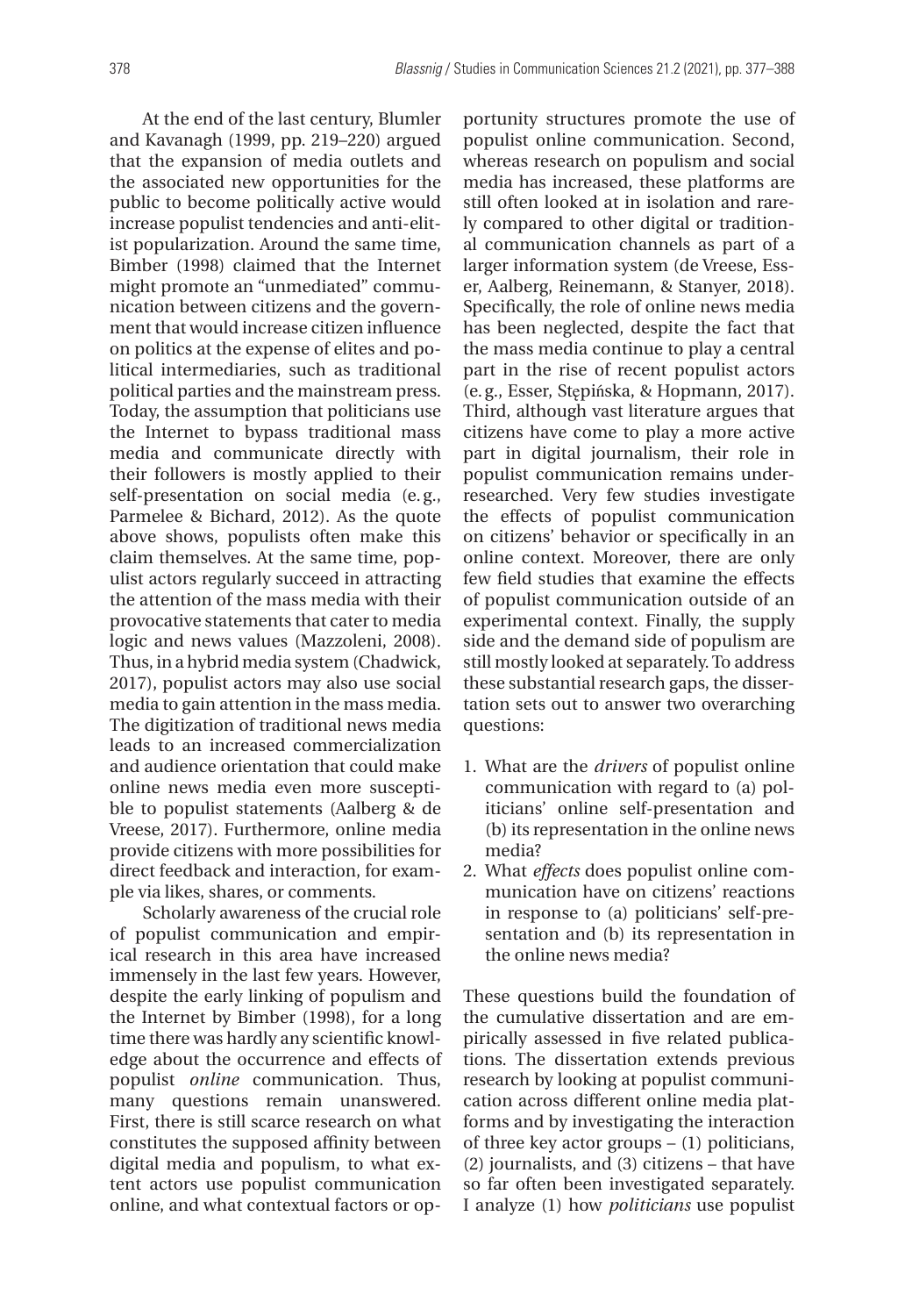communication in their self-presentation, (2) how *journalists* represent populist ideas in the mass media, and (3) how *citizens* respond to populist communication in the form of user reactions to politicians' social media posts and reader comments in response to online news articles. With regard to politicians' self-presentation, I contribute to the literature by examining populism in the communication of a broad range of political actors across the political spectrum and different communication channels. In relation to the role of journalists, as de Vreese et al. (2018, p. 432) urge, I consider the media both as a platform for transmitting populist messages by politicians *through* the media and as possible initiators of populist messages in the form of populism *by* the media (Esser et al., 2017). With regard to citizens, I explore the role of *populist citizen journalism* (Esser et al., 2017) in the form of populist reader comments as well as the effects of populist online communication on citizens' manifest behavior in the form of popularity cues (Porten-Cheé, Haßler, Jost, Eilders, & Maurer, 2018). Finally, by investigating both drivers and effects of populist online communication and by combining content analysis, digital trace data, and an experimental survey, I connect research on the supply side and the demand side of populism.

## **2 Theoretical framework**

The thesis follows an ideational approach (Hawkins & Kaltwasser, 2018) and understands populism as a "thin" ideology that describes a Manichean conflict between "the people" and "the elite" over sovereignty in society (Mudde, 2004). Furthermore, the homogenous conceptualization of "the people" as the favored in-group implies that there are specific social groups that are excluded from the people as "others" (Albertazzi & McDonnell, 2008). Depending on the parsimony of the conceptualization, populism as a "thin" ideology therefore consists of three (Mény & Surel, 2002; Wirth et al., 2016) or four (Albertazzi & McDonnell, 2008; Engesser,

Fawzi, & Larsson, 2017) dimensions: *people-centrism, anti-elitism, popular sovereignty,* and *the exclusion of "others".*

On the supply side, populism can be investigated in the form of populist communication that manifests in political discourse. Populist ideology can be communicated by various actors by means of specific populist key messages. From a political communication perspective, three key actor groups are of particular interest as populist communicators: political actors, the media, and citizens (de Vreese et al., 2018). On the demand side, populism manifests in the form of populist attitudes of citizens at the individual or aggregated mass level (Akkerman, Mudde, & Zaslove, 2014). These populist attitudes can be conceived of as a latent demand or a disposition that can be activated by populist communication (Hawkins & Kaltwasser, 2018; Krämer, 2014). Furthermore, populist communication is expected to have effects on different attitudes and behaviors of citizens that may be explained theoretically by priming, framing, blame attributions, social identity theory, or emotional persuasion processes (Hameleers, Bos, & de Vreese, 2017; Hawkins & Kaltwasser, 2018; Krämer, 2014; Wirz, 2018).

Recent literature suggests that online and social media provide specific opportunity structures for populist communication and populist actors (Aalberg & de Vreese, 2017; Engesser et al., 2017). However, within a hybrid media system, older and newer media logics compete and complement each other (Chadwick, 2017, p. 207). This hybridity becomes visible in the interplay not only between online and offline channels but also within political online communication. In addition to noninstitutionalized online communication platforms such as social media, traditional, well-known media brands have established themselves online (see, e.g., Humprecht, 2016). Journalistic and social media outlets follow different media logics, which may influence their roles as platforms for populist communication. Furthermore, online media allow for a more direct interaction between politicians, journalists, and citizens within the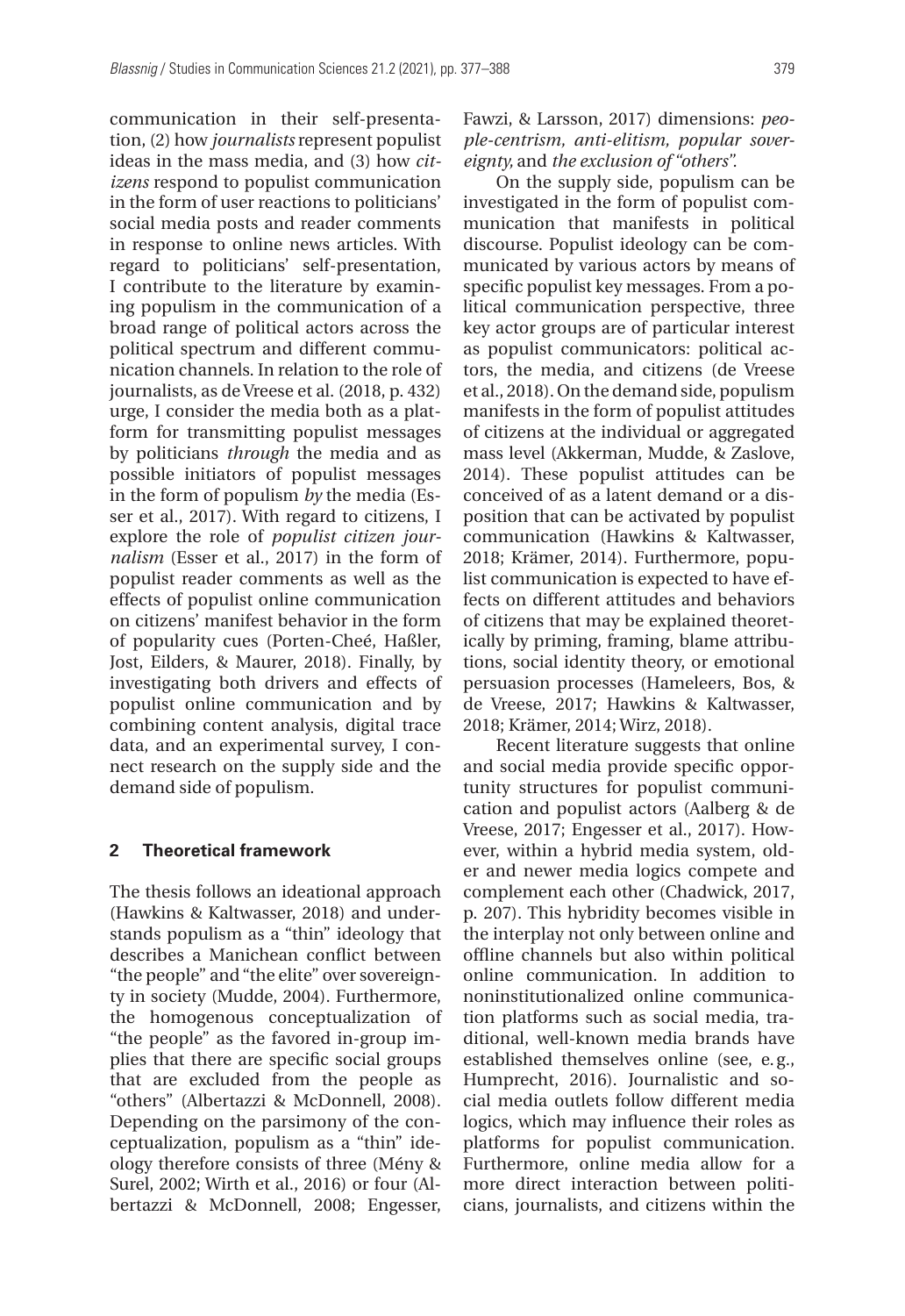same platforms and therefore potentially change the relationship between these three actor groups. Therefore, populist online communication is conceptualized as the interplay between (1) populist communication in politicians' online self-presentation, (2) journalists' online media representation of populist communication, and (3) citizens' responses to this written and posted content in the form of audience reactions.

Following a communication-centered approach (Stanyer, Salgado, & Strömbäck, 2017), it is assumed that *politicians'*  communication can be populist to varying degrees. This leads to the question of what factors might explain the use of populist key messages. First, characteristics of the communication channel may act as drivers of populism in politicians' self-presentation. Specifically, news media logic, network media logic, or generally a highly audience-oriented logic offer several opportunity structures for populist communication (Ernst, Engesser, Büchel, Blassnig, & Esser, 2017; Landerer, 2013; Mazzoleni, 2008). In addition, specific characteristics of political parties such as an extreme ideological position have been identified as potential drivers of populist communication in politicians' self-presentation (Ernst et al., 2017; Ernst, Esser, Blassnig, & Engesser, 2019).

Despite the growing importance of social media, the news media are crucial for the wider dissemination of populist communication. *Journalists* can take on different roles as initiators, gatekeepers, or interpreters of populist messages (Wettstein, Esser, Schulz, Wirz, & Wirth, 2018). First, as *initiators* journalists can express populist ideas themselves in the form of populism *by* the media (Esser et al., 2017). Second, described as populism *through* the media, journalists as *gatekeepers* can disseminate and thereby reinforce populist messages by other actors, mostly by politicians (Esser et al., 2017). Third, as *interpreters* of populist messages, journalists can attenuate or amplify, criticize, or legitimize populist messages by politicians (Wettstein et al., 2018). In online news outlets, journalists may be specifically likely to

voice or cite populist statements due to an increasing audience orientation, the attention economy, commercialization, and an orientation toward news values and network media logic. Additionally, specific characteristics of news coverage, such as opinion-oriented formats or interpretative journalism, may act as drivers of populist online communication. Finally, these tendencies may be reinforced by soliciting the active feedback, distribution, and participation of readers.

The increasing audience-orientation and possibilities for citizens' direct feed back in an online environment make *citizens* the third central actor group for populist online communication. The dissertation examines both the effects of populist communication on citizens as *recipients* and on their subsequent behavior as *actors* in populist communicative interactions (de Vreese et al., 2018). Thereby, I specifically focus on three aspects: (1) user reactions to populist communication in the form of popularity cues (Porten-Cheé et al., 2018); (2) reader comments as populist citizen journalism (Esser et al., 2017); and (3) how the former two aspects can be conceptualized as effects of populist communication. In this regard, the thesis integrates theoretical perspectives on network media logic (Klinger & Svensson, 2015), the role of reader comments in the online public sphere (Dahlberg, 2001; Freelon, 2015; Toepfl & Piwoni, 2015), and different persuasion processes such as schema theory (Krämer, 2014), priming (Roskos-Ewoldsen, Roskos-Ewoldsen, & Carpentier, 2002), and social identity theory (van Zomeren, Postmes, & Spears, 2008).

## **3 Method and data**

The cumulative dissertation comprises five publications that draw on four data collections to investigate populist communication across different countries and communication contexts. I analyze social media posts of politicians, online news media content, and their effects on citizens' reactions in the form of popularity cues and reader comments in up to six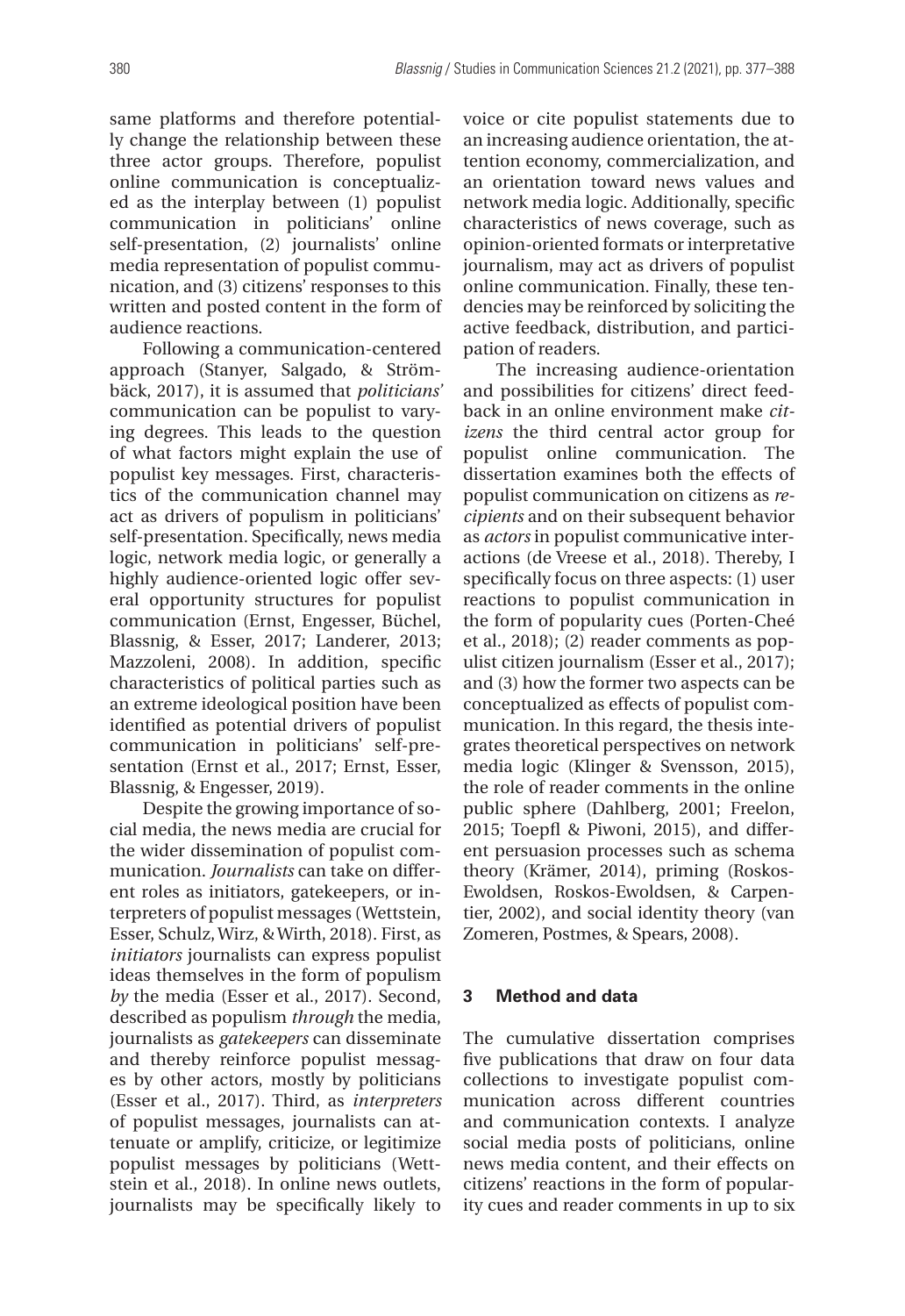countries. Thereby, I draw on quantitative content analysis, digital trace data, and an online survey experiment to combine the supply and demand sides and to complement the advantages and disadvantages of the different approaches.

### **3.1 Comparative approach**

The dissertation follows a comparative approach, analyzing the manifestation of populist communication and its effects across different countries, communication channels, and actor types. All content analyses (*Articles I–IV*) include several countries in their research design. However, they differ somewhat in their approach. *Article I* follows the most explicit comparative approach by comparing the use of populist communication across four countries – Switzerland (CH), Germany (DE), the United Kingdom (UK), and the United States (US) – and by investigating structural aspects on the macro level as explanatory factors. This allows investigating politicians' use of populist communication in varying political and electoral settings and explaining differences and similarities through different contextual settings (Esser & Hanitzsch, 2012). In *Articles II*, *III*, and *IV*, the comparative approach serves more as a comparison of relations, in which the different contexts work as a robustness check and enable a higher generalizability of the findings within Western Europe (Esser & Vliegenthart, 2017). *Articles II* and *IV* follow a most different systems within most similar systems design in the selection of the countries (Switzerland, France, and United Kingdom). For *Article III*, six Western democracies were selected: Switzerland (CH), Germany (DE), France (FR), Italy (IT), the United Kingdom (UK), and the United States (US), providing even more diverse contexts.

#### **3.2 Research design, methods, and data**

*Article I* is based on a quantitative content analysis of politicians' statements in political talk shows and on social media (Facebook and Twitter) in four countries (CH, DE, UK, US). The material was manually coded by the author of the dissertation. This study focuses on politicians' self-presentation and includes statements by 74 politicians across the political spectrum during a routine time in 2014 (*N*=2454) (for more details see Blassnig, Ernst, Büchel, & Engesser, 2018).

*Articles II* and *IV* draw on a quantitative content analysis of online news coverage related to the topic of immigration and responding reader comments during national election campaigns in France (2017), Switzerland (2015), and the United Kingdom (2015). These data were manually coded by a team of intensively trained student coders. The data set includes *N*=493 news articles from 14 online media outlets and *N*=2904 reader comments (for more details see Blassnig, Engesser, Ernst, & Esser, 2019; Blassnig, Ernst, Büchel, Engesser, & Esser, 2019).

*Article III* is based on a quantitative content analysis of Facebook posts and tweets from 36 political leaders of 29 parties (*N*=566) across six countries (CH, DE, FR, IT, UK, US) during a routine time in 2015. Again, these data were manually coded by a team of intensively trained student coders (for more details see Blassnig, Ernst, Engesser, & Esser, 2020).

*Article V* draws on data from an online survey experiment with a 2×2 design. The experiment was conducted in Switzerland in 2019. The participants were recruited by a market research company from its online access panel using quota sampling for age, gender, and education based on Eurostat data for German-speaking Facebook users in Switzerland (*N*=647) (for more details see Blassnig & Wirz, 2019).

## **3.3 Operationalization of populist communication**

The most crucial variable of the dissertation is populist communication. It serves as the dependent variable in *Articles I, II*, and *IV*, as an independent variable in *Articles III* and *IV*, and as the experimental factor in *Article V*. Its operationalization was derived directly from the theoretical definition of populist ideology, building on previous literature (Cranmer, 2011; Ernst et al., 2017; Jagers & Walgrave, 2007; Wirth et al., 2016). Overall, populist communi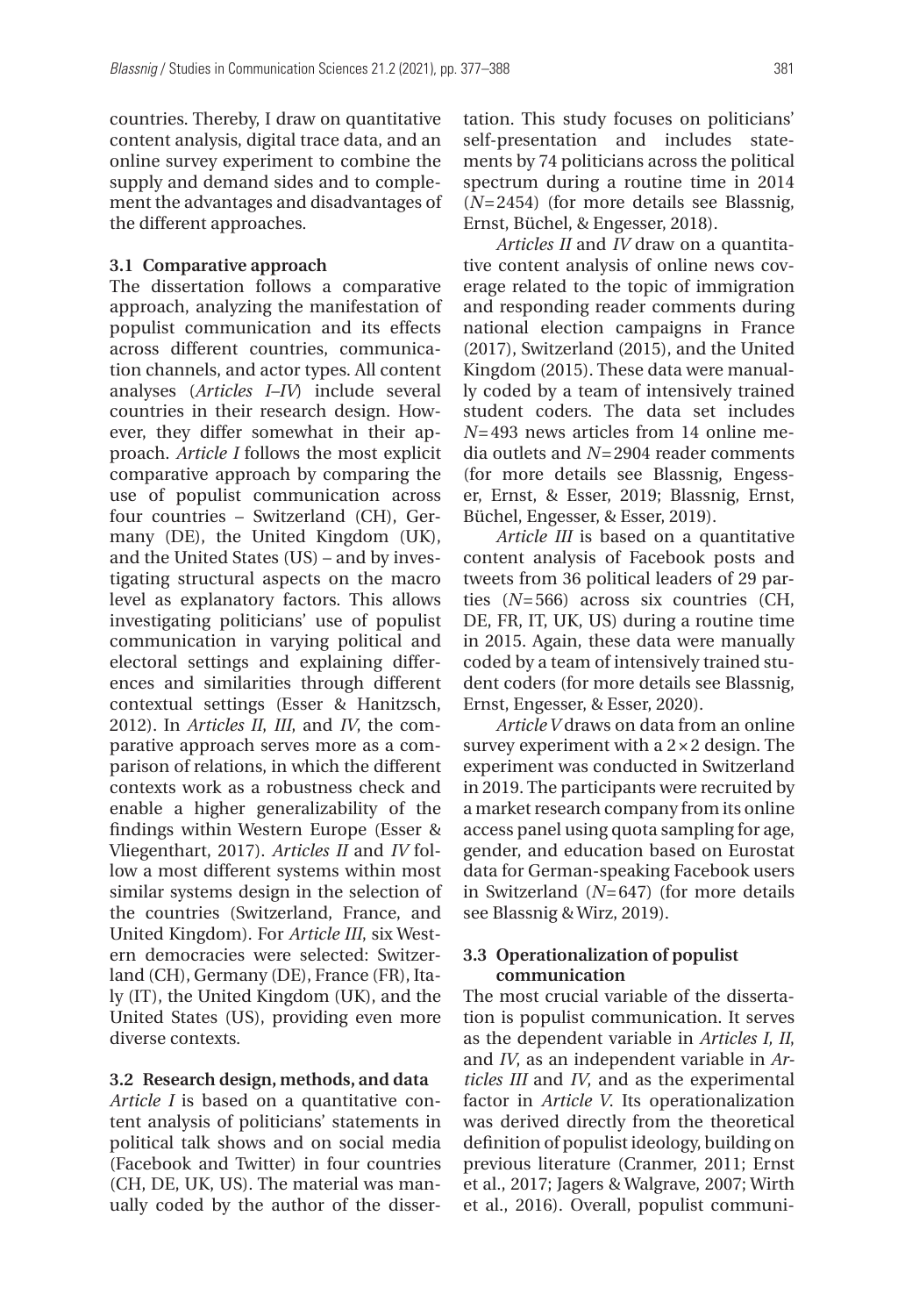cation is regarded as a formative measure, based on twelve populist key messages related to the four dimensions people-centrism, anti-elitism, restoring sovereignty, and the exclusion of others.

## **4 Key findings**

*Article I* (Blassnig et al., 2018) focuses on politicians' self-presentation. It investigates how politicians across the political spectrum employ populist communication in talk shows and on social media in four countries and shows that populist communication is context-dependent. It finds a most *complete* populism in Switzerland, a more *anti-elitist* populism in Germany and the United Kingdom, and a mostly *empty* populism in the United States. Moreover, the politicians' communication is more populist in talk shows than on social media, and extreme parties are more anti-elitist and excluding but not more people-centrist than moderate or center parties are.

*Article II* (Blassnig, Ernst, et al., 2019) shifts the focus from social media to online news coverage and attendant reader comments. The paper provides empirical evidence for the distinction between populism *by* the media and populism *through*  the media (Esser et al., 2017). It finds that, first, the majority of populist key messages in online news articles originate from politicians, not from journalists. Second, populist communication by journalists is higher in opinion-oriented stories, whereas populism by political actors is higher in straight news articles. Third, journalists rarely explicitly attenuate or criticize populist statements by political actors. Finally, the article finds that the reader comment sections are more populist than the online news articles.

*Article III* (Blassnig et al., 2020) investigates the effects of populist communication in political leaders' self-presentation on social media on the number of popularity cues they receive. It finds that populist posts receive more popularity cues than non-populist posts – but only on Facebook not on Twitter. Posts of po-

litical leaders that communicate more populist on average, have a higher popularity or reach on both platforms. Leaders of pre-defined typical populist parties receive a higher social media response than leaders of typically non-populist parties overall – but they do not profit more from communicating populist key messages.

*Article IV* (Blassnig, Engesser, et al., 2019) focuses more closely on citizens and an effects perspective by analyzing how populist statements by journalists and politicians in online news articles affect the number and content of reader comments by citizens. The article demonstrates that populist communication by politicians and journalists in online news triggers (a) more frequent reader comments and (b) more populist reader comments, (c) regardless of whether the journalists moderate populist messages by political actors or not.

*Article V* (Blassnig & Wirz, 2019) is based on an experimental survey with a 2× 2 design comparing populist vs. nonpopulist messages in Facebook posts by typically populist vs. non-populist politicians as the source of the message. The results show that both, populist messages and populist actors, foster the recipients' perception of a Facebook post as populist, but only populist messages are drivers of user reactions. The study further demonstrates that the effect of populist communication on user reactions is moderated by recipients' prior populist attitudes: Only users with strong populist attitudes are more likely to share populist messages than non-populist messages. Finally, this study finds an unexpected negative interaction between populist communication and populist actor; recipients were more likely to react – specifically to comment – on populist messages if they came from the non-populist actor.

The key findings of the dissertation can be connected and summarized in four main conclusions with regard to populist online communication: First, *politicians' self-presentation on social media is not inherently more populist* compared to other communication channels. Although social media provide several opportunity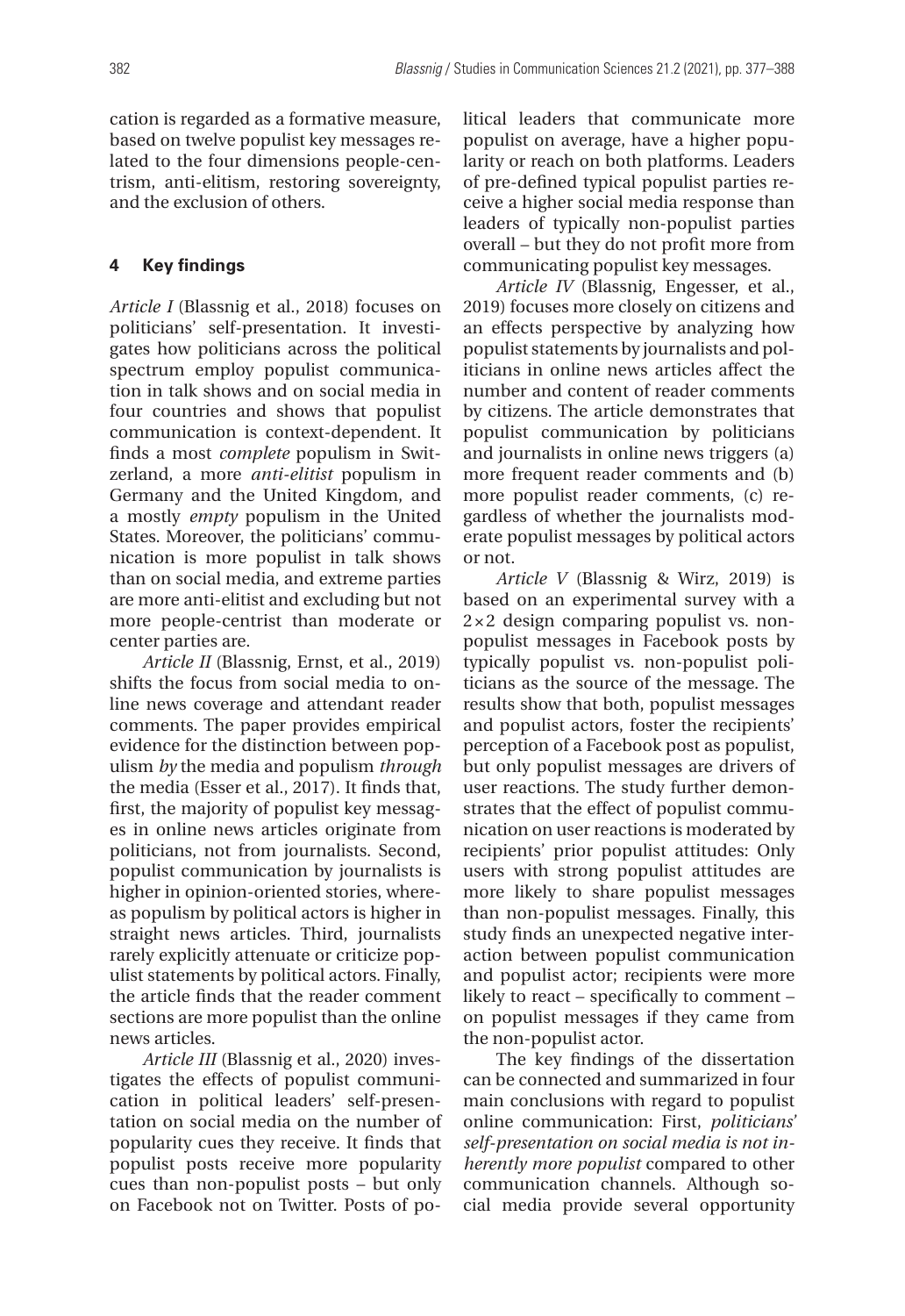structures for populist communication, politicians' use thereof is influenced by additional factors such as the situational context, the issue, or party characteristics. However, populist social media messages may receive disproportional attention, both directly from followers – specifically on Facebook – and indirectly via traditional mass media. Therefore, politicians may use social media not only to circumvent gatekeepers and directly reach their followers but also to gain attention in the news media.

Second, *journalists seldom voice populist ideas themselves, but they readily provide a stage for populist messages* by political actors in online news articles as well as by citizens in reader comments*.* Thus, journalists mainly act as gatekeepers for the dissemination of populist communication online and less as initiators or interpreters of populist messages. However, opinion-oriented journalism acts as a driver of populism *by* the media.

Third, *populist online communication triggers more audience reactions and the expression of populist messages by citizens*. Online populist communication (a) *resonates* with citizens by triggering more popularity cues on social media and more reader comments on online news platforms, and (b) *multiplies* by eliciting populist messages by citizens in reader comments. Thus, within an online context, citizens become a more central actor for the expression and dissemination of populist ideas.

Fourth, *citizens' populist attitudes moderate the effects of populist online communication on audience reactions.* Thus, only a limited, specific group of people spreads populist ideas online. Yet, this group seems to be especially active on social media and in comment sections and therefore contributes to the impression of an overrepresentation of populist messages.

## **5 Concluding discussion and contribution**

Research on populism has long focused on the supply side, specifically on political

actors. Only more recently has the role of the media in the dissemination of populist communication been taken into account. Furthermore, for a long time, citizens have been neglected as actors and have only been considered – at most – in their role as passive recipients of populist messages. However, the dissertation shows that the roles of politicians, the media, and citizens have become more interconnected and reciprocal in an online communication environment. Moreover, the boundary between the supply and the demand side has become increasingly blurred (see also Hameleers, 2018). This blurring must be considered when investigating the drivers and effects of populist online communication.

Based on these considerations, in the synopsis of my thesis (Blassnig, 2020) I propose a heuristic model of populist online communication that integrates the lessons learned in the dissertation and findings from the broader literature. As Figure 1 depicts, at the heart of this heuristic model lie the three components that together constitute populist online communication in its manifested form: *(1) politicians' self-presentation*, *(2) journalistic media representation*, and *(3) citizens' (re) actions*. As the double-headed arrows indicate, the three key aspects are expected to mutually influence each other. Additionally, the model includes influencing factors on three levels: (a) structural, situational, and cultural context factors on the *macro level*; (b) characteristics of political organizations, media organizations, and communication channels on the *meso level*; and (c) characteristics of citizens on the *micro level*. In this brief summary, I want to focus on certain aspects that highlight the contribution of the dissertation.

Regarding politicians' self-presentation, the findings imply that populism in politicians' self-presentation may be influenced reciprocally by the media representation and citizens' reactions and by politicians' anticipation of their logics and response. This suggests a rather strategic use of populist communication by political actors to get attention from voters or in the media. If politicians presume that pop-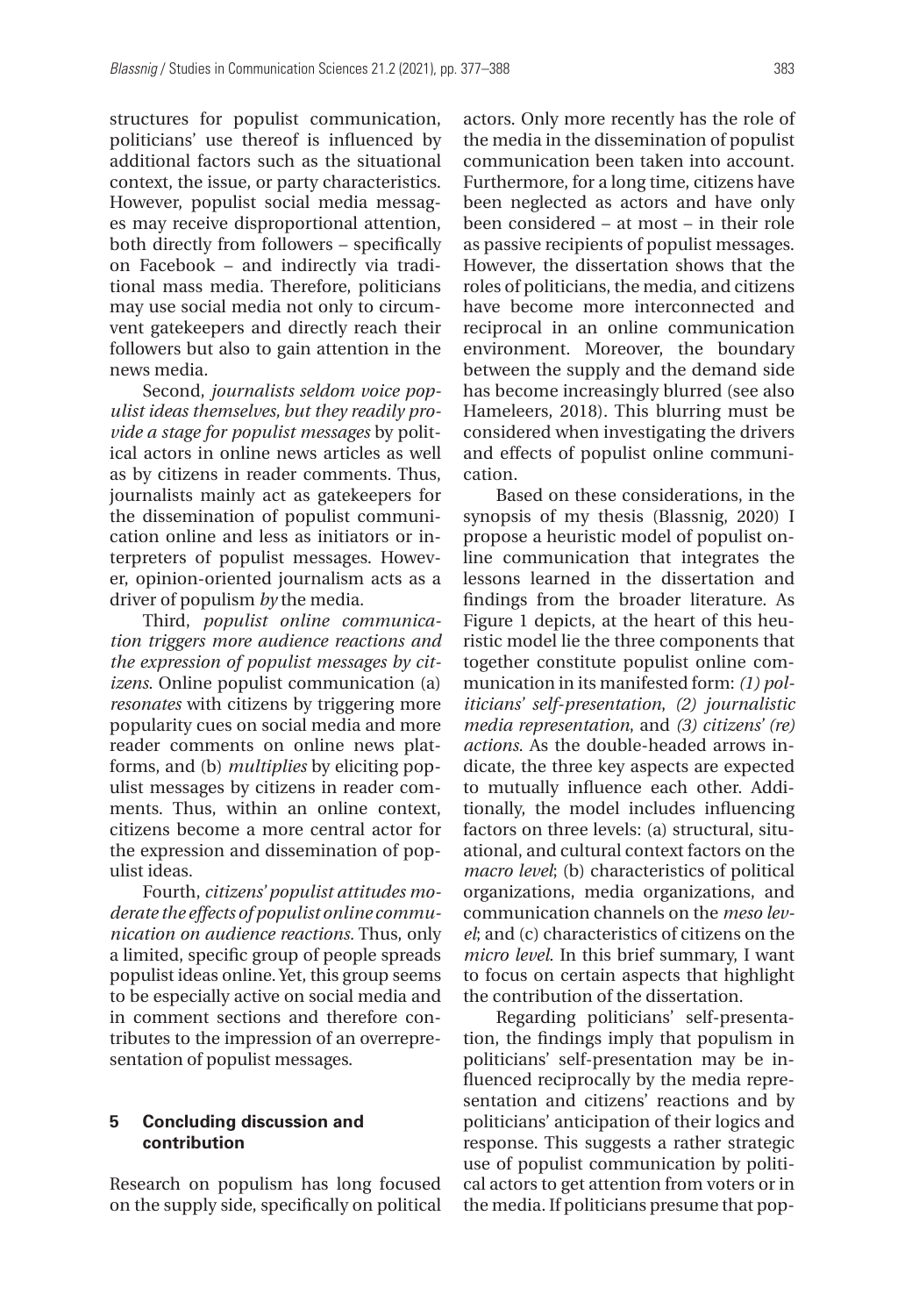

Figure 1: Heuristic model for research on populist online presentation

Note. Own presentation based on Blassnig (2020).

ulist messages might receive more attention in the news media and more popularity cues on social media, this could provide an incentive to use populist communication strategically.

The media representation of populist communication is influenced by characteristics of media organizations, journalists, and the communication channel. The predominance of populism *through* the media found in the dissertation can be explained by populism's fit with media logic and news values. Additionally, populism in politicians' self-presentation is expected to drive populism *through* the media, as journalists closely monitor politicians' social media statements and increasingly incorporate them as quotes in articles. For populism *by* the media, opinion orientation or interpretative journalism were identified as drivers. Thus, populism in online news could be driven or inhibited by specific journalistic role perceptions.

Citizens' (re)actions, finally, comprise reactions by citizens to populist messages by politicians or journalists as well as populist messages by citizens themselves. On

the one hand, the dissertation argues that citizens' reactions are driven by populism in politicians' self-presentation and in the media representation. Thus, when considering citizens' role as *recipients*, audience reactions can be interpreted as effects of populist communication. On the other hand, I argue that citizens can exert a more *active* role within an online environment as *initiators, gatewatchers* (Bruns, 2018), or *interpreters* of populist messages.

This has two implications for the relationship between the demand and the supply side of populist communication. First, the distinction between the two is becoming increasingly blurry and overlapping, as citizens can be both recipients and senders of populist messages (Hameleers, 2018). Second, these findings can be connected to a general "shift from a supply to a demand market in communication" (Brants & van Praag, 2015, p. 395). Journalists and politicians increasingly anticipate what they assume to be the people's needs, requests, frustrations, and resentments and adapt their behavior or communication accordingly (Brants & van Praag, 2015,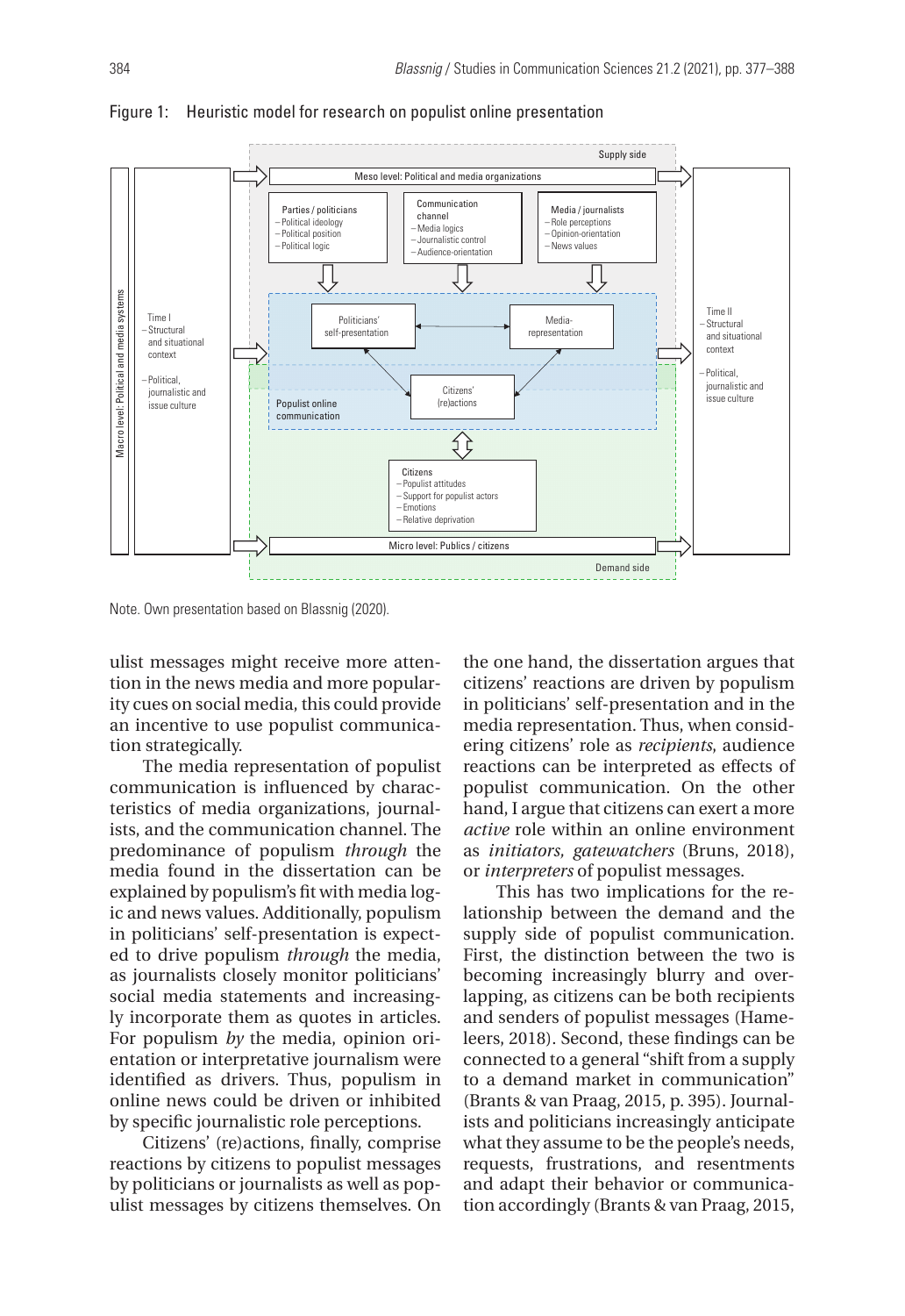p. 404). This implies that populism in politicians' self-presentation and in the media is driven reciprocally by the anticipation of citizens' demands and reactions.

Overall, the model suggests that populist online communication is the outcome of the reciprocal interactions among politicians, journalists, and citizens, in which different logics interact, merge, and collide, and that is driven or inhibited by various factors on the macro, meso, and micro level. In this sense, many of the findings can be applied to political online communication in general. However, the dissertation looked only at a small selection of factors on these different levels of influence. Therefore, I see the proposed model not as exhaustive but more as a guiding concept for future research.

The dissertation also provides relevant societal and practical implications for politicians, the media, and citizens in liberal democracies. Regarding politicians, the findings imply that it could make sense to strategically adopt populist communication or focus on populism-affine issues to gain more attention by both the media and citizens. However, mainstream politicians may also face a backlash from voters – specifically from those with low populist attitudes – if they suddenly imitate populist actors. In terms of the media, the dissertation has demonstrated that most populism in online news stems either from cited statements by politicians that are often disseminated uncritically, opinion-oriented formats, or reader comments. Therefore, journalists and media organizations must critically reflect their role as gatekeepers and interpreters of populist messages by politicians and citizens. For instance, journalists should not mistake popularity for relevance (Bruns, 2018, pp. 230–231). Another central finding is that populism in social media posts or news articles leads to more frequent and more populist reactions by citizens. Considering populism's problematic stance on central ideas of liberal democracy, this multiplication and propagation of populist ideas to a larger audience through citizens is highly problematic. In contrast, from the viewpoint of participatory democracy, it can also be interpreted as positive if populist communication would contribute to the increased participation of citizens and possibly opinion diversity in the online public sphere. Yet, liking, sharing, or commenting provides citizens with an easy means of responding directly and immediately to politicians or journalists online, but may not actually translate into real-world political actions or influence. This "lopsided efficacy" (Blumler, 2013) may further deepen the perceived chasm between "the people" and "the elite" that is propagated by populist ideology. Finally, the dissertation shows that specific groups are more likely to react to populist messages than others are. This finding corroborates earlier research and reinforces the argument that populist communication contributes to an increasing polarization of society into populist and anti-populist camps (see also Müller et al., 2017; Wirz, 2019). These developments present politicians, journalists, and citizens with major challenges and require further investigation. I hope that my dissertation will provide the foundation and serve as inspiration for such future research.

#### **Acknowledgements**

I want to thank the SACM for the honor of receiving this award. I would also like to express my sincere gratitude once again to my supervisor Frank Esser, my co-supervisor Keren Tenenboim-Weinblatt, and my co-authors on all related publications.

#### **Conflict of interests**

The author declares no conflict of interests.

## **References**

Aalberg, T., & de Vreese, C. H. (2017). Introduction: Comprehending populist political communication. In T. Aalberg, F. Esser, C. Reinemann, J. Strömbäck, & C. H. de Vreese (Eds.), *Populist political communi-*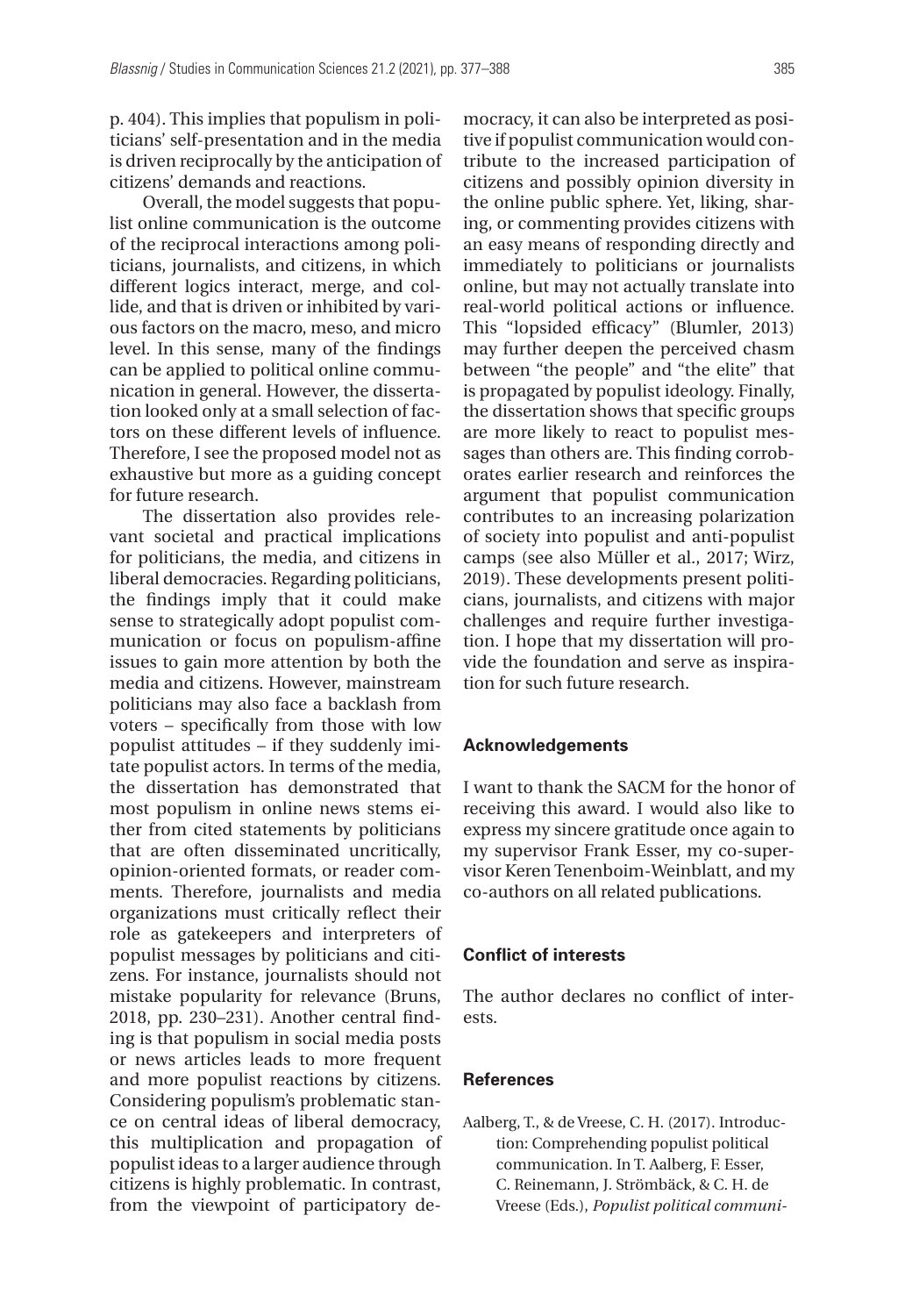*cation in Europe* (pp. 3–11). New York, NY: Routledge.

- Akkerman, A., Mudde, C., & Zaslove, A. (2014). How populist are the people? Measuring populist attitudes in voters. *Comparative Political Studies*, *47*(9), 1324–1353. [https://](https://doi.org/10.1177/0010414013512600) [doi.org/10.1177/0010414013512600](https://doi.org/10.1177/0010414013512600)
- Albertazzi, D., & McDonnell, D. (2008). Introduction: A new spectre for Western Europe. In D. Albertazzi & D. McDonnell (Eds.), *Twenty-first century populism: The spectre of Western European democracy* (pp. 1–11). Basingstoke, UK: Palgrave Macmillan.
- Bimber, B. (1998). The Internet and political transformation: Populism, community, and accelerated pluralism. *Polity*, *31*(1), 133–160.<https://doi.org/10.2307/3235370>
- Blassnig, S. (2020). *Populist online communication – interactions among politicians, journalists, and citizens* (Dissertation). Faculty of Arts and Social Sciences, University of Zurich, Zurich, Switzerland.
- Blassnig, S., Engesser, S., Ernst, N., & Esser, F. (2019). Hitting a nerve: Populist news articles lead to more frequent and more populist reader comments. *Political Communication*, *36*(4), 629–651. [https://](https://doi.org/10.1080/10584609.2019.1637980) [doi.org/10.1080/10584609.2019.1637980](https://doi.org/10.1080/10584609.2019.1637980)
- Blassnig, S., Ernst, N., Büchel, F., & Engesser, S. (2018). Populist communication in talk shows and social media. A comparative content analysis in four countries. *Studies in Communication and Media*, *7*(3), 338–363. [https://doi.org/10.5771/2192-](https://doi.org/10.5771/2192-4007-2018-3-338) [4007-2018-3-338](https://doi.org/10.5771/2192-4007-2018-3-338)
- Blassnig, S., Ernst, N., Büchel, F., Engesser, S., & Esser, F. (2019). Populism in online election coverage. *Journalism Studies*, *20*(8), 1110–1129. [https://doi.org/10.1080/14616](https://doi.org/10.1080/1461670X.2018.1487802) [70X.2018.1487802](https://doi.org/10.1080/1461670X.2018.1487802)
- Blassnig, S., Ernst, N., Engesser, S., & Esser, F. (2020). Populism and social media popularity: How populist communication benefits political leaders on Facebook and Twitter. In R. Davis & D. Taras (Eds.), *Power shift? Political leadership and social media*  (pp. 97–111). New York, NY: Routledge.
- Blassnig, S., & Wirz, D. S. (2019). Populist and popular: An experiment on the drivers of user reactions to populist posts on Facebook. *Social Me-*

*dia + Society*, *5*(4), 1–12. [https://doi.](https://doi.org/10.1177/2056305119890062) [org/10.1177/2056305119890062](https://doi.org/10.1177/2056305119890062)

- Blumler, J. G. (2013, September 12). *The fourth age of political communication: Keynote address delivered at a workshop on political communication online.* Free University of Berlin.
- Blumler, J. G., & Kavanagh, D. (1999). The third age of political communication: Influences and features. *Political Communication*, *16*(3), 209–230. [https://doi.](https://doi.org/10.1080/105846099198596) [org/10.1080/105846099198596](https://doi.org/10.1080/105846099198596)
- Brants, K., & van Praag, P. (2015). Beyond media logic. *Journalism Studies*, *18*(4), 395–408. [https://doi.org/10.1080/146167](https://doi.org/10.1080/1461670X.2015.1065200) [0X.2015.1065200](https://doi.org/10.1080/1461670X.2015.1065200)
- Bruns, A. (2018). *Gatewatching and news curation: Journalism, social media, and the public sphere*. New York, NY: Peter Lang.
- Chadwick, A. (2017). *The hybrid media system: Politics and power* (2nd ed.). Oxford, UK: Oxford University Press.
- Cranmer, M. (2011). Populist communication and publicity: An empirical study of contextual differences in Switzerland. *Swiss Political Science Review*, *17*(3), 286–307. [https://doi.org/10.1111/j.1662-](https://doi.org/10.1111/j.1662-6370.2011.02019.x) [6370.2011.02019.x](https://doi.org/10.1111/j.1662-6370.2011.02019.x)
- Dahlberg, L. (2001). The Internet and democratic discourse: Exploring the prospects of online deliberative forums extending the public sphere. *Information, Communication & Society*, *4*(4), 615–633. [https://doi.](https://doi.org/10.1080/13691180110097030) [org/10.1080/13691180110097030](https://doi.org/10.1080/13691180110097030)
- de Vreese, C. H., Esser, F., Aalberg, T., Reinemann, C., & Stanyer, J. (2018). Populism as an expression of political communication content and style: A new perspective. *The International Journal of Press/ Politics*, *23*(4), 423–438. [https://doi.](https://doi.org/10.1177/1940161218790035) [org/10.1177/1940161218790035](https://doi.org/10.1177/1940161218790035)
- Engesser, S., Fawzi, N., & Larsson, A. O. (2017). Populist online communication: Introduction to the special issue. *Information, Communication & Society*, *20*(9), 1279–1292. [https://doi.org/10.1080/13691](https://doi.org/10.1080/1369118X.2017.1328525) [18X.2017.1328525](https://doi.org/10.1080/1369118X.2017.1328525)
- Ernst, N., Engesser, S., Büchel, F., Blassnig, S., & Esser, F. (2017). Extreme parties and populism: An analysis of Facebook and Twitter across six countries. *Information, Communication & Society*, *20*(9),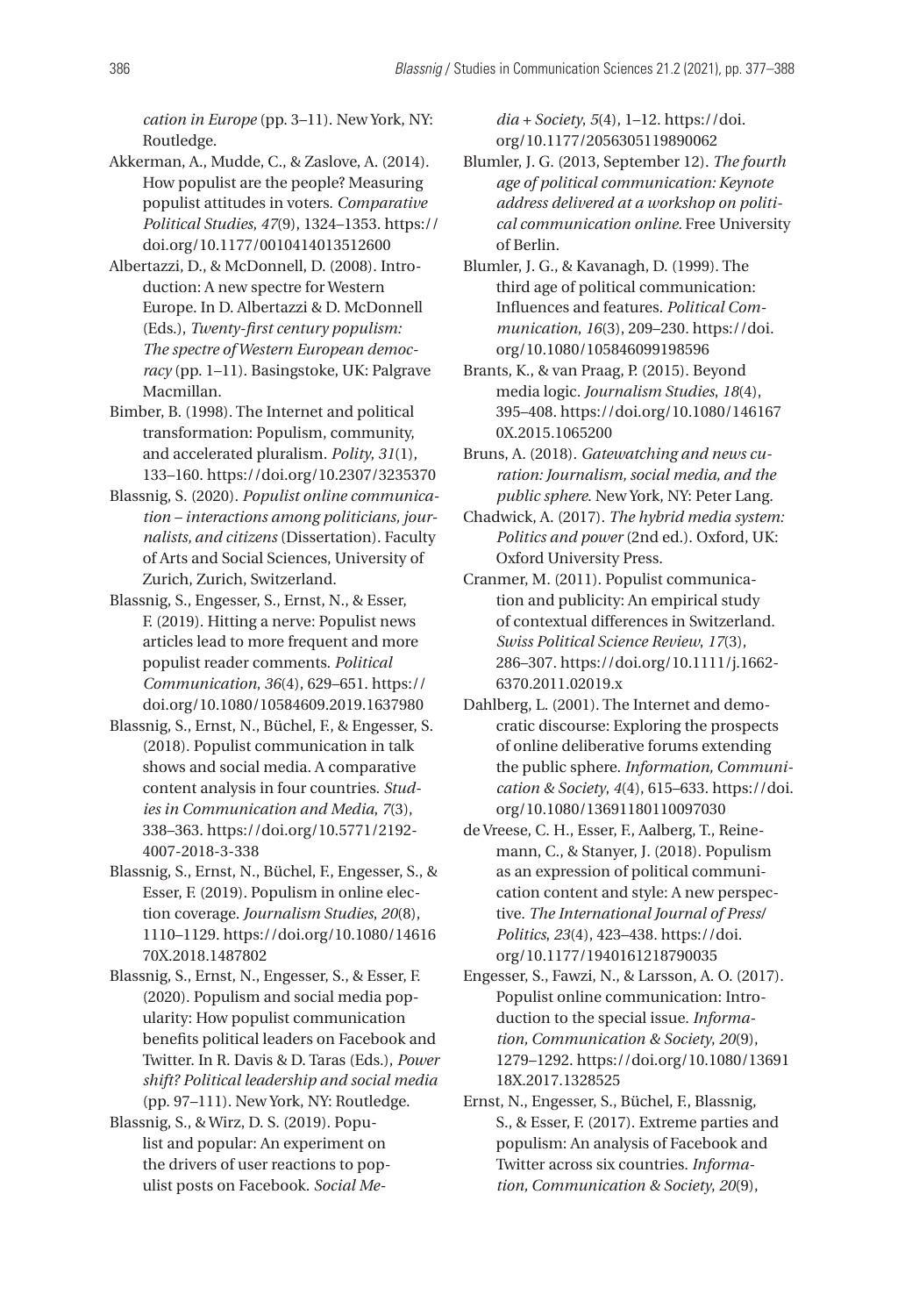1347–1364. [https://doi.org/10.1080/13691](https://doi.org/10.1080/1369118X.2017.1329333) [18X.2017.1329333](https://doi.org/10.1080/1369118X.2017.1329333)

- Ernst, N., Esser, F., Blassnig, S., & Engesser, S. (2019). Favorable opportunity structures for populist communication: Comparing different types of politicians and issues in social media, television and the press. *The International Journal of Press/Politics*, *24*(2), 165–188. [https://doi.](https://doi.org/10.1177/1940161218819430) [org/10.1177/1940161218819430](https://doi.org/10.1177/1940161218819430)
- Esser, F., & Hanitzsch, T. (2012). On the why and how of comparative inquiry in communication studies. In F. Esser & T. Hanitzsch (Eds.), *Handbook of comparative communication research* (pp. 3–22). New York, NY: Routledge.
- Esser, F., Stępińska, A., & Hopmann, D. N. (2017). Populism and the media: Crossnational findings and perspectives. In T. Aalberg, F. Esser, C. Reinemann, J. Strömbäck, & C.H. de Vreese (Eds.), *Populist political communication in Europe* (pp. 365–380). New York, NY: Routledge.
- Esser, F., & Vliegenthart, R. (2017). Comparative research methods. In J. Matthes (Ed.), *The international encyclopedia of communication research methods* (pp. 1–22). Hoboken, NJ: John Wiley & Sons, Inc. [https://doi.org/10.1002/9781118901731.](https://doi.org/10.1002/9781118901731.iecrm0035) [iecrm0035](https://doi.org/10.1002/9781118901731.iecrm0035)
- Freelon, D. (2015). Discourse architecture, ideology, and democratic norms in online political discussion. *New Media & Society*, *17*(5), 772–791. [https://doi.](https://doi.org/10.1177/1461444813513259) [org/10.1177/1461444813513259](https://doi.org/10.1177/1461444813513259)
- Hameleers, M. (2018). A typology of populism: Toward a revised theoretical framework on the sender side and receiver side of communication. *International Journal of Communication*, *12*, 2171–2190. Retrieved from [https://ijoc.org/index.php/ijoc/arti](https://ijoc.org/index.php/ijoc/article/view/7456/2353)[cle/view/7456/2353](https://ijoc.org/index.php/ijoc/article/view/7456/2353)
- Hameleers, M., Bos, L., & de Vreese, C. H. (2017). "They did it": The effects of emotionalized blame attribution in populist communication. *Communication Research*, *44*(6), 870–900. [https://doi.](https://doi.org/10.1177/0093650216644026) [org/10.1177/0093650216644026](https://doi.org/10.1177/0093650216644026)
- Hawkins, K. A., & Kaltwasser, C. R. (2018). Introduction: The ideational approach. In K. A. Hawkins, R. E. Carlin, L. Littvay, & C. Rovira Kaltwasser (Eds.), *The ideational*

*approach to populism: Concept, theory, and analysis* (pp. 1–24). London, UK: Routledge.

- Humprecht, E. (2016). *Shaping online news performance: Political news in six Western democracies*. *Challenges to democracy in the 21st century*. Basingstoke, UK: Palgrave Macmillan.
- Jagers, J., & Walgrave, S. (2007). Populism as political communication style: An empirical study of political parties' discourse in Belgium. *European Journal of Political Research*, *46*(3), 319–345. [https://doi.](https://doi.org/10.1111/j.1475-6765.2006.00690.x) [org/10.1111/j.1475-6765.2006.00690.x](https://doi.org/10.1111/j.1475-6765.2006.00690.x)
- Klinger, U., & Svensson, J. (2015). The emergence of network media logic in political communication: A theoretical approach. *New Media & Society*, *17*(8), 1241–1257. [https://doi.](https://doi.org/10.1177/1461444814522952) [org/10.1177/1461444814522952](https://doi.org/10.1177/1461444814522952)
- Krämer, B. (2014). Media populism: A conceptual clarification and some theses on its effects. *Communication Theory*, *24*(1), 42– 60. <https://doi.org/10.1111/comt.12029>
- Landerer, N. (2013). Rethinking the logics: A conceptual framework for the mediatization of politics. *Communication Theory*, *23*(3), 239–258. [https://doi.org/10.1111/](https://doi.org/10.1111/comt.12013) [comt.12013](https://doi.org/10.1111/comt.12013)
- Mazzoleni, G. (2008). Populism and the media. In D. Albertazzi & D. McDonnell (Eds.), *Twenty-first century populism: The spectre of Western European democracy* (pp. 49– 64). Basingstoke, UK: Palgrave Macmillan.
- Mény, Y., & Surel, Y. (2002). The constitutitive ambiguity of populism. In Y. Mény & Y. Surel (Eds.), *Democracies and the populist challenge* (pp. 1–21). Basingstoke, UK: Palgrave.
- Mudde, C. (2004). The populist zeitgeist. *Government and Opposition*, *39*(4), 541–563. [https://doi.org/10.1111/](https://doi.org/10.1111/j.1477-7053.2004.00135.x) [j.1477-7053.2004.00135.x](https://doi.org/10.1111/j.1477-7053.2004.00135.x)
- Müller, P., Schemer, C., Wettstein, M., Schulz, A., Wirz, D. S., Engesser, S., & Wirth, W. (2017). The polarizing impact of news coverage on populist attitudes in the public: Evidence from a panel study in four European democracies. *Journal of Communication*, *67*(6), 968–992. [https://doi.](https://doi.org/10.1111/jcom.12337) [org/10.1111/jcom.12337](https://doi.org/10.1111/jcom.12337)
- Parmelee, J. H., & Bichard, S. L. (2012). *Politics and the Twitter revolution: How tweets*